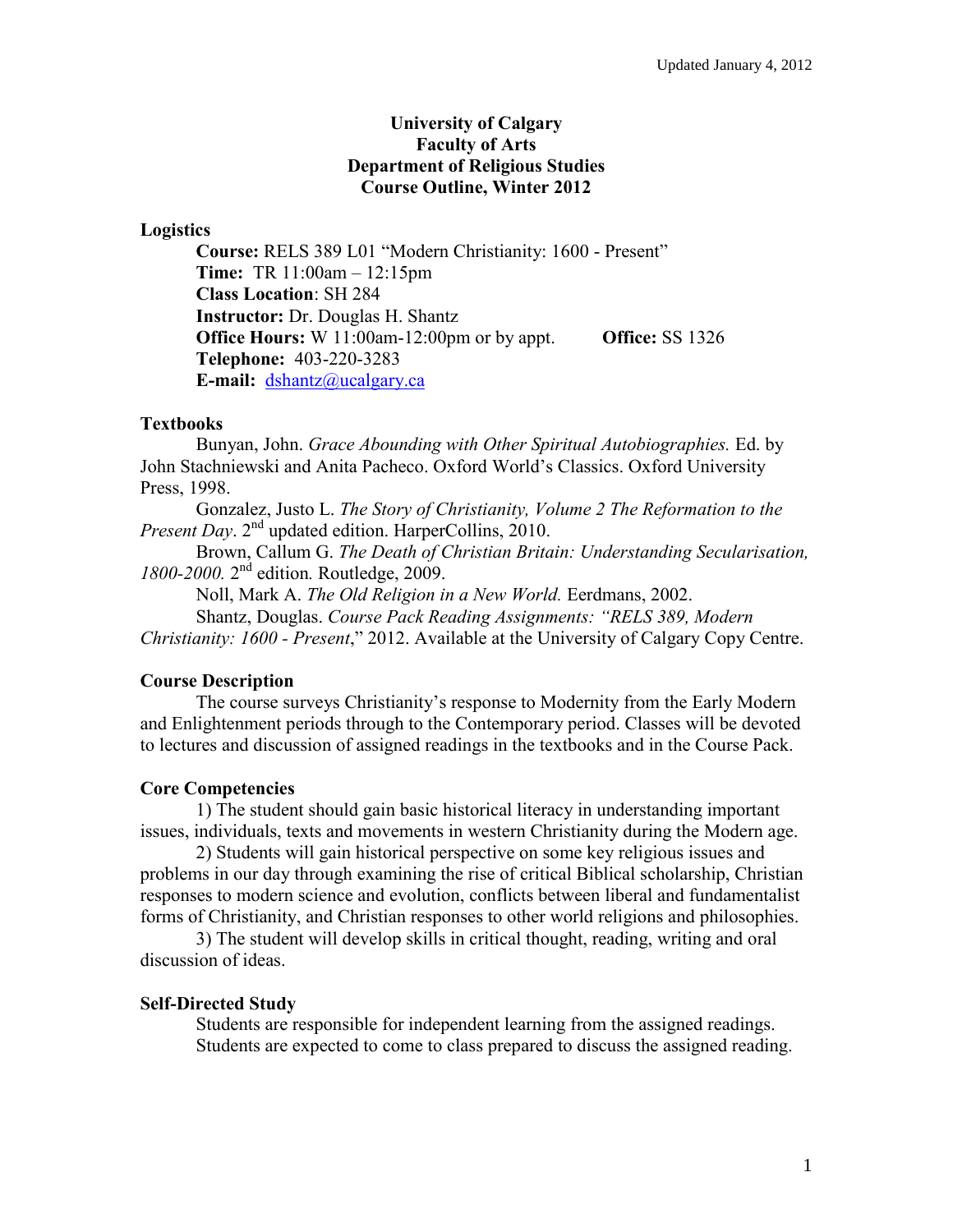## **Learning Assessment**

1. **Class Preparation** in doing assigned reading in the texts and Course Pack and **Participation** in Thursday class discussions are essential. (20%)

Five weeks during the term students should bring to class a one page (300 words) *Reading Summary* that includes: one or two important themes in the reading and one or two questions for clarification (something the student found hard to understand or confusing in the reading). These should be handed in after class.

Marks for participation will be based upon regular attendance, reading summaries, and participation in Thursday discussions.

2. Write **a 1,500 word Historical Analysis paper**: Compare John Bunyan's *Grace Abounding to the Chief of Sinners* with the account of Richard Norwood or Lawrence Clarkson using the *Guide* provided in this syllabus. Students should properly cite all references to the two accounts. Due in class on Thursday, January 26; no late papers accepted. (20%)

3. Write a **2,500 word Essay** on a significant issue, movement or individual from the time period covered in this course. The paper should offer a clear, well-supported thesis. The research bibliography should include pertinent primary source evidence, and inter-act with at least three scholarly journal articles and five scholarly books. The essay should follow scholarly standards of composition, citation and bibliography. Pages should be numbered. Due: Tuesday, April 3 (30%)

Late assignments or essays will not be accepted unless prior arrangements have been made or a valid medical certificate is submitted. Any incomplete assignment or essay will be awarded a mark of F for that component of the course.

4. **A Registrar administered Final Exam** based on the whole course. (30%)

## **Grading Scale**

A numerical grade is assigned for each course requirement. Following the final piece of work, a letter grade is assigned using the departmentally approved table of equivalencies:

| $A+$ | 100 - 96  | A        | $95 - 90$ | $A -$ | $89 - 85$ |
|------|-----------|----------|-----------|-------|-----------|
| $B+$ | $84 - 80$ | B        | 79 - 75   | $B -$ | 74 - 70   |
| C+   | $69 - 65$ | $\Gamma$ | $64 - 60$ |       | $59 - 55$ |
| D+   | $54 - 53$ |          | 52-50     | F     | Under 50  |

### **Academic Honesty**

Students should be familiar with the University regulations regarding academic honesty, particularly the definition of plagiarism. See the University Calendar, 2011-2012, pp. 48-51.

### **Academic Accommodation**

It is the student's responsibility to request academic accommodations. If you are a student with a documented disability who may require academic accommodation and have not registered with the Disability Resource Centre, please contact their office at 403-220-8237. Students who have not registered with the Disability Resource Centre are not eligible for formal academic accommodation. You are also required to discuss your needs with your instructor no later than **fourteen (14) days** after the start of the course.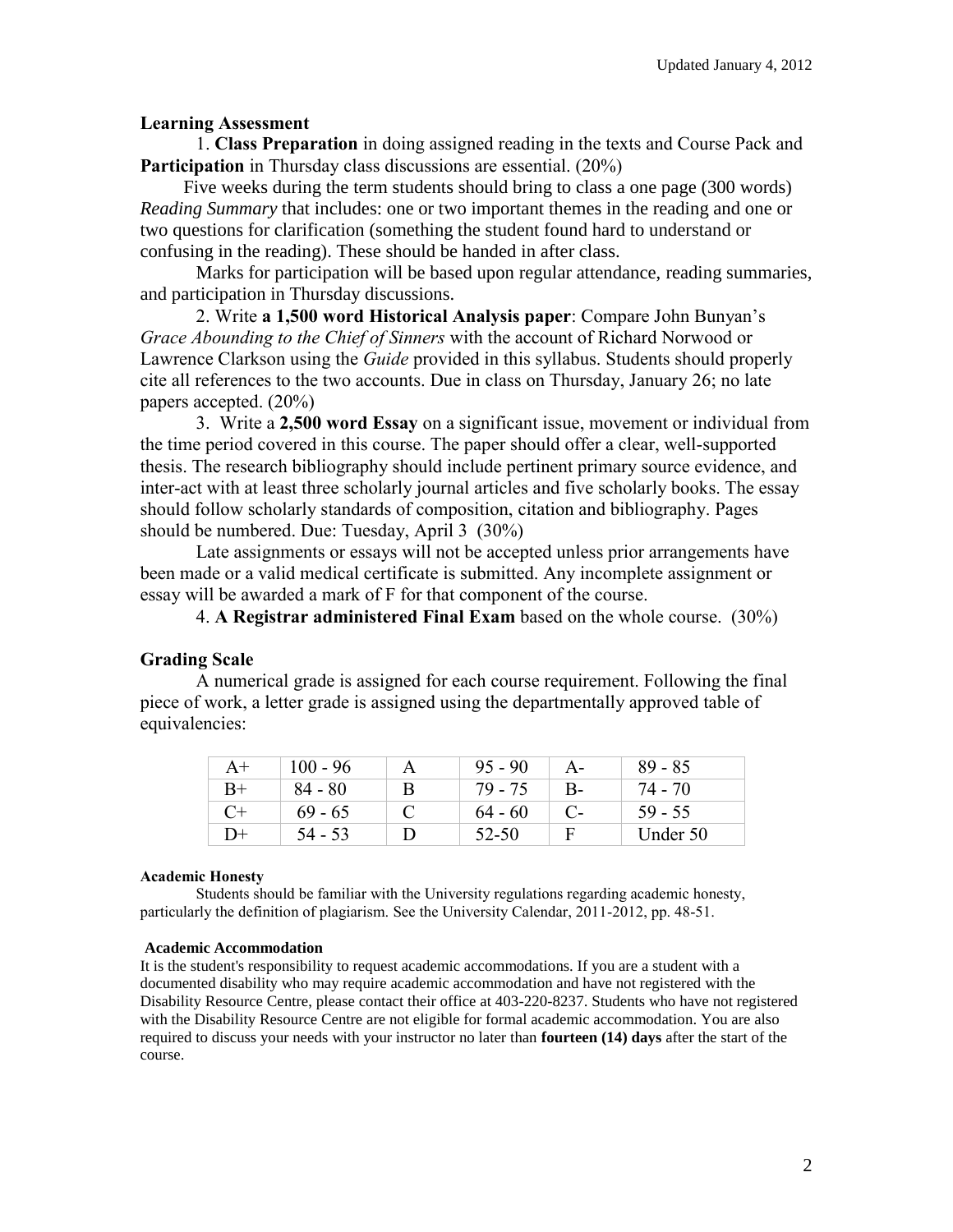### **Blackboard Help**

Go to<http://www.ucalgary.ca/computersupport/onlineservices/blackboard> for Student Help and FAQ's about Blackboard. Troubleshooting tips and a tutorial are available at [http://elearn.ucalgary.ca/blackboard/students.](http://elearn.ucalgary.ca/blackboard/students) Instructions for using the Digital Drop Box are available here: [http://library.blackboard.com/docs/r6/6\\_1/student/bbls\\_r6\\_1\\_student/digital\\_drop\\_box.htm.](http://library.blackboard.com/docs/r6/6_1/student/bbls_r6_1_student/digital_drop_box.htm)

#### **Gnosis**

Gnosis is the Religious Studies Student Club. For membership or more information please email: gnosis@ucalgary.ca or visit [http://www.ucalgary.ca/~gnosis.](http://www.ucalgary.ca/~gnosis)

#### **Faculty of Arts Program Advising and Student Information Resources**

- Have a question, but not sure where to start? The new Faculty of Arts Program Information Centre (PIC) is your information resource for everything in Arts! Drop in at SS110, call us at 403-220 3580 or email us at [artsads@ucalgary.ca.](mailto:artsads@ucalgary.ca) You can also visit the Faculty of Arts website at <http://arts.ucalgary.ca/undergraduate> which has detailed information on common academic concerns.
- For program planning and advice, contact the Student Success Centre at (403) 220-5881 or visit them on the  $3<sup>rd</sup>$  floor of the Taylor Family Digital Library.
- For registration (add/drop/swap), paying fees and assistance with your Student Centre, contact Enrolment Services at (403) 210-ROCK [7625] or visit them at the MacKimmie Library Block.

#### **Student Ombudsperson and Students' Union Representative**

The Office of the Student Ombuds provides independent, impartial and confidential support for students who require assistance and advice in addressing issues and concerns related to their academic careers. See [www.ucalgary.ca/provost/students/ombuds](http://www.ucalgary.ca/provost/students/ombuds) for more information.

The Students' Union Faculty of Arts representative can be reached at [arts1@ucalgary.ca.](mailto:arts1@ucalgary.ca)

#### **Emergency Evacuation Assembly Point**

In case of an emergency evacuation during class, students must gather at the designated assembly point nearest to the classroom. The list of assembly points is found at

[www.ucalgary.ca/emergencyplan/assemblypoints.](http://www.ucalgary.ca/emergencyplan/assemblypoints) Please check this website and not the nearest assembly point for this course.

#### **Safewalk**

The Safewalk program provides volunteers to walk students safely to their destination anywhere on campus (including McMahon Stadium, Health Sciences, Student Family Housing, the Alberta Children's Hospital and the University LRT station). This service is free and available to students, staff and campus visitors 24 hrs/day, 365 days a year. Call 403-220-5333 or use one of the Help phones located throughout campus to request a walk.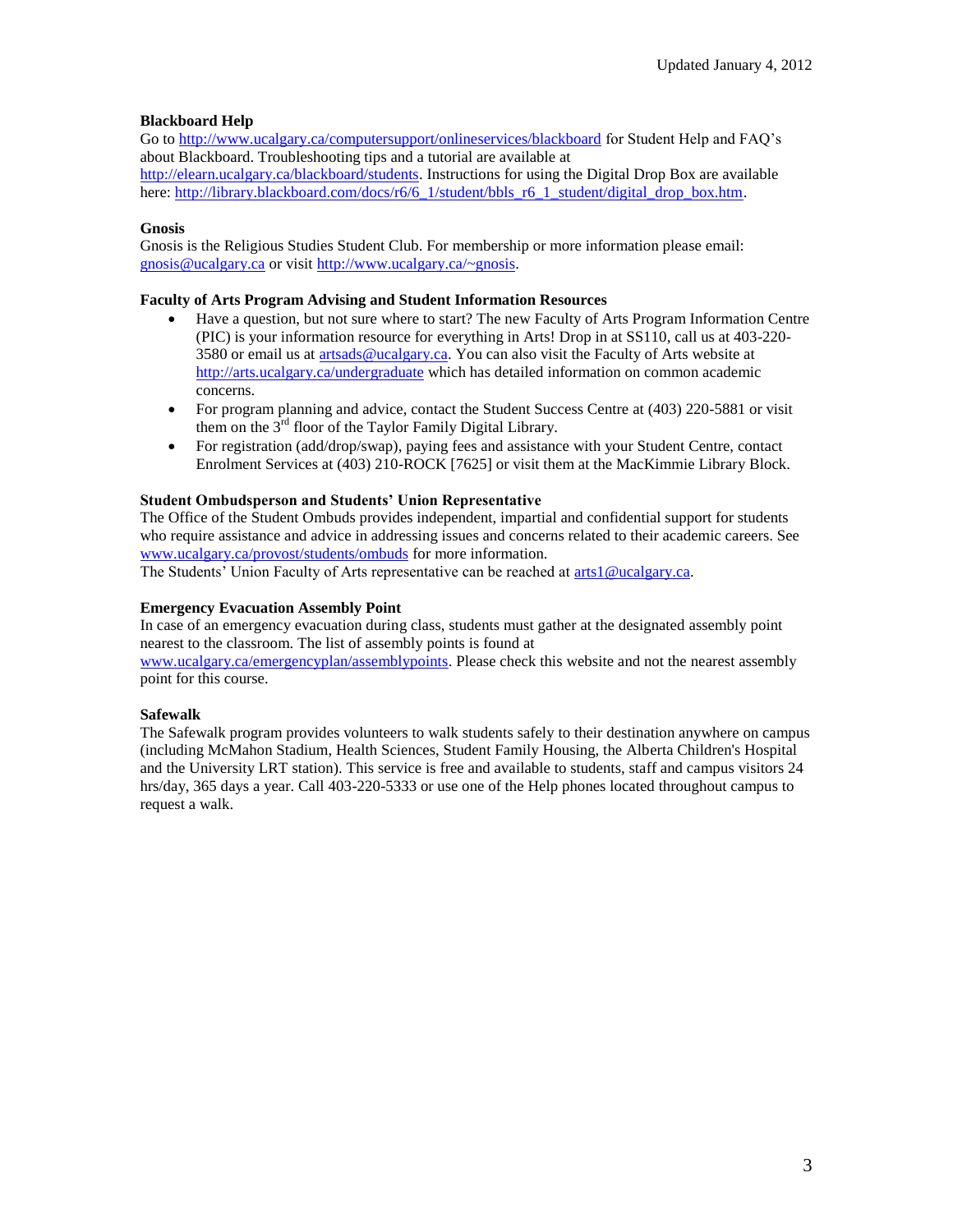# **Weekly Schedule**

Consult the page entitled "Course Pack Reading Assignments" for weekly CP readings. Bring the *Course Pack* to every class.

| <b>Week</b> Date |              | <b>Assigned Reading and Class Content</b>                                                                                                                                                                |
|------------------|--------------|----------------------------------------------------------------------------------------------------------------------------------------------------------------------------------------------------------|
| Wk1              | Jan. 10      | Course Pack Readings; Gonzalez, chap. 2, 4, 6, 14                                                                                                                                                        |
|                  |              | The study of Christian History: methods and sources;<br>The Reformation: issues and events; its impact upon Europe.                                                                                      |
|                  | Wk 2 Jan. 17 | CP Readings; Gonzalez, chap. 20, 23, 24<br>January 17 Video: "Count Zinzendorf" (2001)                                                                                                                   |
|                  |              | Thirty Years War (1618-1648); German Orthodoxy and Pietism:<br>Spener, Francke, Count Zinzendorf, the Moravians 1600-1760<br>Discuss:<br>Who were more faithful to Luther, the Orthodox or the Pietists? |
|                  |              |                                                                                                                                                                                                          |
| Wk <sub>3</sub>  | Jan. 24      | CP Readings; Gonzalez, chap. 7, 18, 21<br>Class Discussion of John Bunyan, Grace Abounding on January 26                                                                                                 |
|                  |              | Elizabethan and Stuart Puritanism; English Radicals: the Levellers,<br>English Separatists, Baptists & Quakers, John Bunyan 1559-1688<br>Discuss:                                                        |
|                  |              | 1) How relevant is Bunyan's experience of doubt to contemporary<br>seekers for religious truth?<br>2) Compare the Pietists and Puritans in their approaches to native                                    |
|                  |              | peoples and black slaves in America.                                                                                                                                                                     |
|                  | Wk 4 Jan. 31 | CP Readings; Gonzalez, chap. 25; Mark Noll chap. 1, 2, 4                                                                                                                                                 |
|                  |              | Christianity in Colonial America; American Puritanism;<br>Roger Williams (1603-1683), the rise of Religious Liberty and the<br>First Amendment (1791)                                                    |
|                  |              | Discuss: Which of Roger Williams' arguments for Church-state<br>separation are Biblical and which are pragmatic?                                                                                         |
|                  | Wk 5 Feb. 7  | CP Readings; Gonzalez, chap. 26, 27; Noll chap. 3                                                                                                                                                        |
|                  |              | Revival and Awakening in England and America: John Wesley<br>$(1703-1791)$ ; George Whitefield $(1714-1770)$ ; Jonathan Edwards<br>(1703-1758); Religion and Revolution in America (1776)<br>Discuss:    |
|                  |              | 1) What stages mark Wesley's way to conversion, and what do                                                                                                                                              |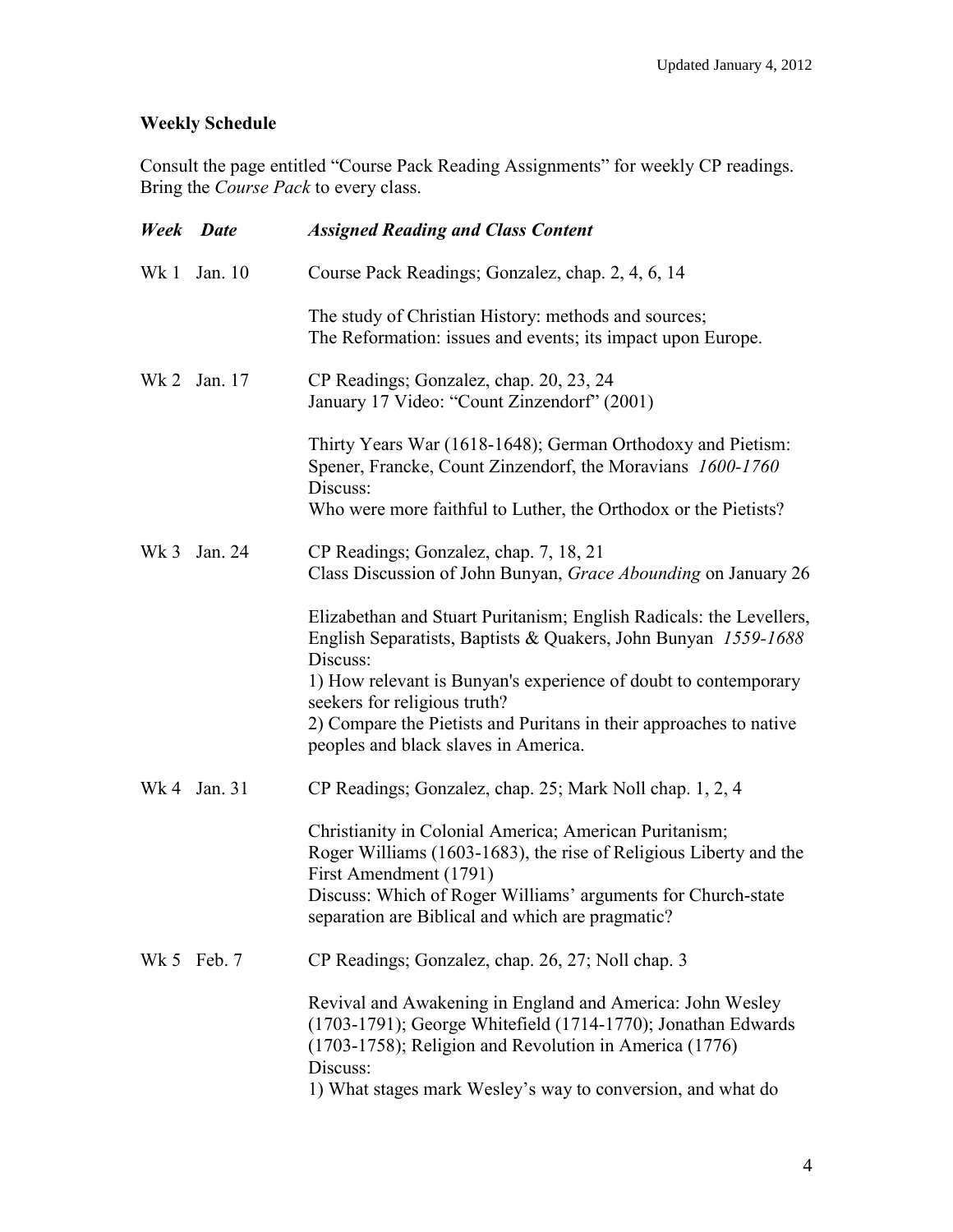|                | they reveal about Protestant religion at the time?<br>2) The American Revolution exerted "considerable influence" in<br>the churches. Discuss.                                                                                                                                                                |
|----------------|---------------------------------------------------------------------------------------------------------------------------------------------------------------------------------------------------------------------------------------------------------------------------------------------------------------|
| Wk 6 Feb. 14   | CP Readings; Gonzalez, chap. 22, 28; Callum Brown, chap. 1, 2                                                                                                                                                                                                                                                 |
|                | The rise of modern science, the Enlightenment, and rationalistic<br>Deism; Isaac Newton (1642-1727), John Locke (1632-1704);<br>the Religious Response to the Enlightenment; Christianity and<br>Revolutionary Europe 1750-1830<br>Discuss:<br>1) Isaac Newton's Christianity and interest in eschatology.    |
|                | 2) The impact of the French Revolution on "Christian Europe."                                                                                                                                                                                                                                                 |
|                | <b>READING WEEK: February 19-26</b>                                                                                                                                                                                                                                                                           |
| Wk 7 Feb. 28   | CP Readings; Gonzalez, chap. 31                                                                                                                                                                                                                                                                               |
|                | European Liberalism and Darwinism; Biblical criticism; Religion<br>and Science<br>Discuss:                                                                                                                                                                                                                    |
|                | Describe the range of Christian responses to Charles Darwin.                                                                                                                                                                                                                                                  |
| Mar. 6<br>Wk 8 | CP Readings; Callum Brown, chap. 3-7<br>Class Discussion of Callum Brown, March 8                                                                                                                                                                                                                             |
|                | Victorian Social Crisis and early Christian Socialism in England;<br>F.D. Maurice (1805-1872); the Fabian Society and the Labour<br>Party; William Booth (1829-1912) and the Salvation Army.<br>Discuss: In comparing Christian Socialism and early Marxism,<br>what similarities and differences do you see? |
| Wk 9 Mar. 13   | CP Readings; Gonzalez, chap. 27; Noll chap. 5, 6                                                                                                                                                                                                                                                              |
|                | 19 <sup>th</sup> century Evangelical Feminism, and anti-slavery; Revivalism<br>and Social Reform; Charles Finney (1792-1875);<br>the Social Gospel in America, Walter Rauschenbusch (1861-1918)<br>Discuss: "The American Civil War was a religious war." (M. Noll)                                           |
| Wk 10 Mar. 20  | CP Readings; Gonzalez, chap. 32, 36; Noll chap. 7                                                                                                                                                                                                                                                             |
|                | The crisis of authority: Vatican I (1870); Fundamentalism and<br>Liberalism in America; Gresham Machen (1881-1937) and Harry<br>Emerson Fosdick (1878-1969);<br>the new Evangelicalism; the rise of Pentecostalism.                                                                                           |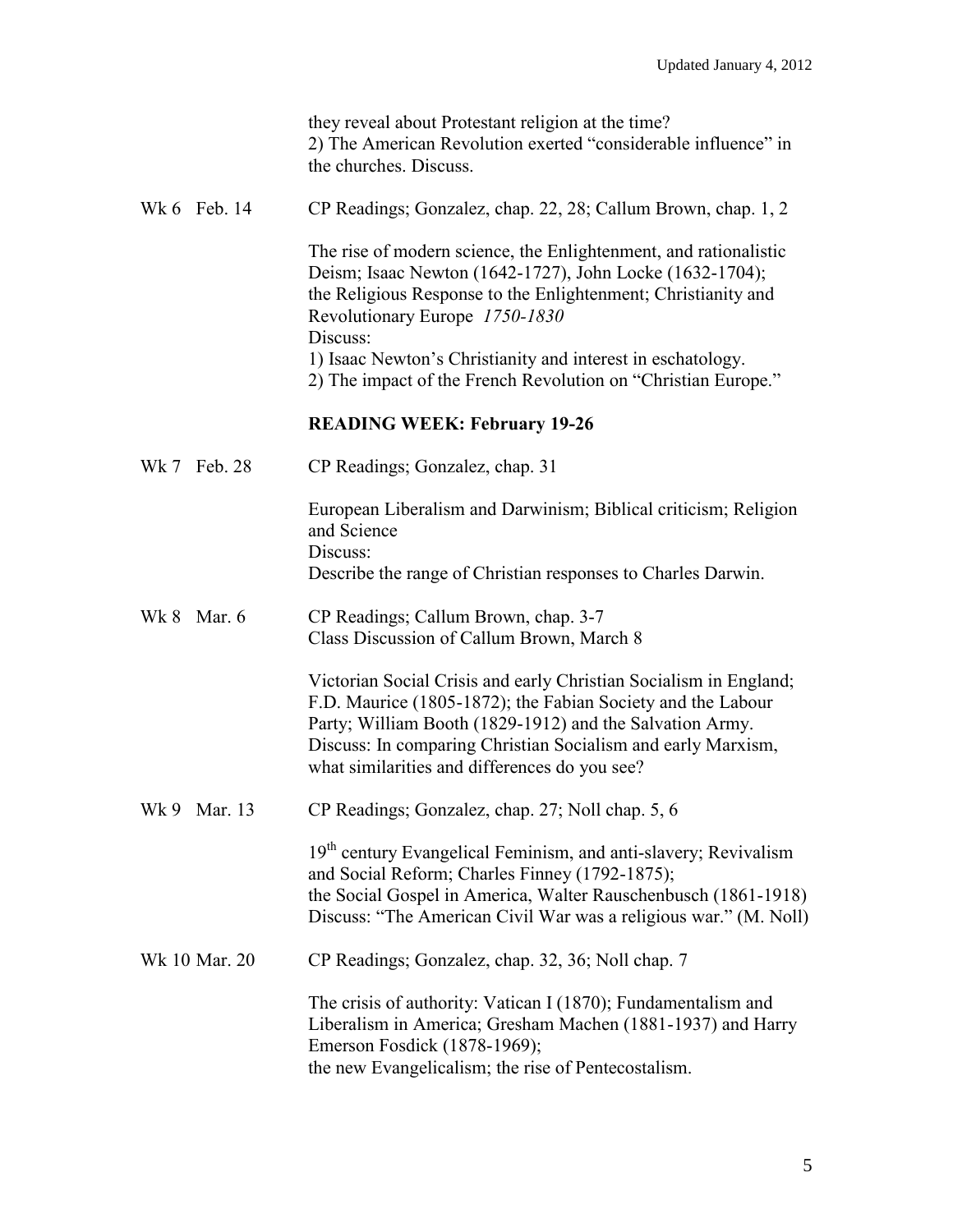|                | Discuss:<br>1) What issues divided Machen and Fosdick?<br>2) How does the new Evangelicalism differ from earlier<br>Fundamentalism?                                                                                                                                                       |
|----------------|-------------------------------------------------------------------------------------------------------------------------------------------------------------------------------------------------------------------------------------------------------------------------------------------|
| Wk 11 Mar. 27  | CP Readings; Gonzalez, chap. 35, 36; C. Brown, chap. 8, 9<br>Mar. 29 Video: "Dietrich Bonhoeffer: Memories and Perspectives"                                                                                                                                                              |
|                | Responses to Modernity: Karl Barth, Dietrich Bonhoeffer; secular<br>theologians such as J.A.T. Robinson and Harvey Cox.<br>Discuss:                                                                                                                                                       |
|                | "Bonhoeffer's struggle with modernity has constituted his<br>continued legacy for theology."                                                                                                                                                                                              |
| Wk 12 April 3  | CP Readings; Gonzalez, chap. 34; Noll chap. 8                                                                                                                                                                                                                                             |
|                | The Ecumenical Movement; Vatican II (1962-65) and modern<br>Catholicism; Thomas Merton and the renewal of monasticism.<br>Discuss:                                                                                                                                                        |
|                | 1) How did Merton's experience at Fourth and Walnut influence<br>his understanding of the monastic vocation?                                                                                                                                                                              |
|                | 2) What understanding of the Church was expressed at Vatican II?                                                                                                                                                                                                                          |
| Wk 13 April 10 | CP Readings; Gonzalez, chap. 37, 38; Noll chap. 10                                                                                                                                                                                                                                        |
|                | Liberation Theology and Third World Christianity; Inter-religious<br>Dialogue; Church-State relations in Canada and the USA.<br>Discuss:<br>"Even where there are irreconcilable differences in doctrine and in<br>formulated belief, there may still be great similarities and analogies |
|                | in the realm of religious experience." (Thomas Merton, p. 231)                                                                                                                                                                                                                            |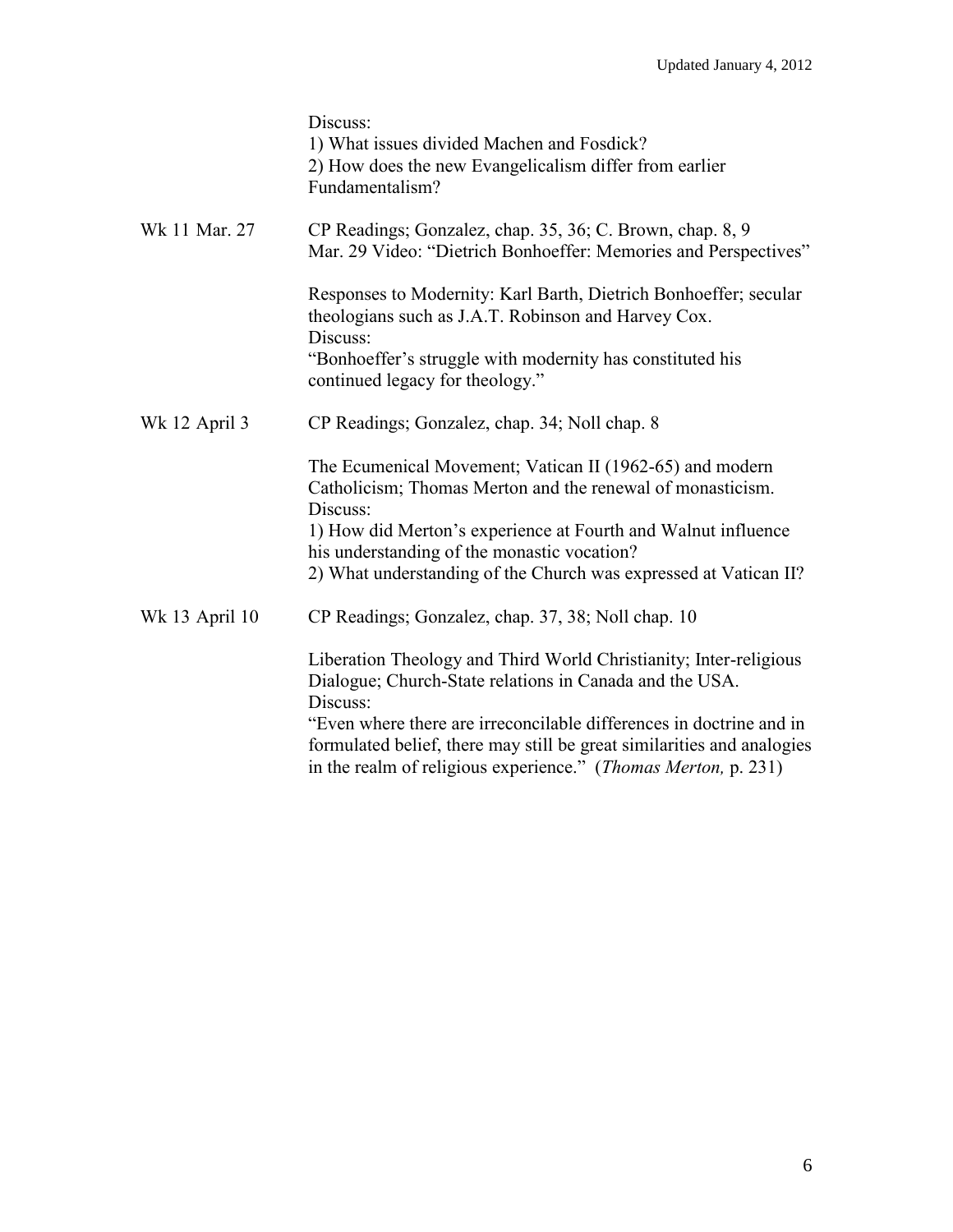## *Guide to Analysis of Historical Texts* **By Douglas H. Shantz, Ph.D.**

**Purpose**: To understand the document in its various contexts through pursuing all relevant historical relations bearing on the text. Answer the following questions with supporting evidence from the text, including page references.

## *I. What are the Context and Social Setting of the Document?*

1. What antecedent social, political and intellectual conditions explain why the document was written?

2. What individual or group produced the text? What social and theological perspective do they represent?

3. For what audience and social class was it written?

## *II. What are the Obvious Features of the Document?*

1. What are the literary genre and purpose of the text?

2. What subject and life-issues are addressed?

3. What main theme or idea is expressed? (Is there repetition of key thoughts?) How is the theme developed?

4. What program and vision does the treatise promote?

## *III. What is the Contextual Significance of the Language and Ideas?*

1. Are there difficulties of Language and Thought?

a) Determine the definition of key words or phrases used at the time.

b) Determine the identity of literary or personal references and allusions.

c) Provide explanations of difficult ideas and arguments.

d) Interpret literary images and figures of speech.

2. What were the Social Impact and Role of the Document?

a) Consider the relation of the document's ideas to social-economic issues and trends at the time.

b) What social groups found these ideas attractive and promoted them?

c) What contemporary social interests (class, experience, role, gender,

generation) does the document most obviously serve to reflect and to legitimate?

3. What other Contemporary Historical Relations bear upon the Document?

 a) Consider the systematic relation of the document's ideas to the rest of the author's views and writings.

b) Consider the relation of the document to the author's life experience.

 c) Consider the document's relation to similar writings and programs at the time by other spokesmen and leaders.

4. What Past Historical Relations bear upon the Document?